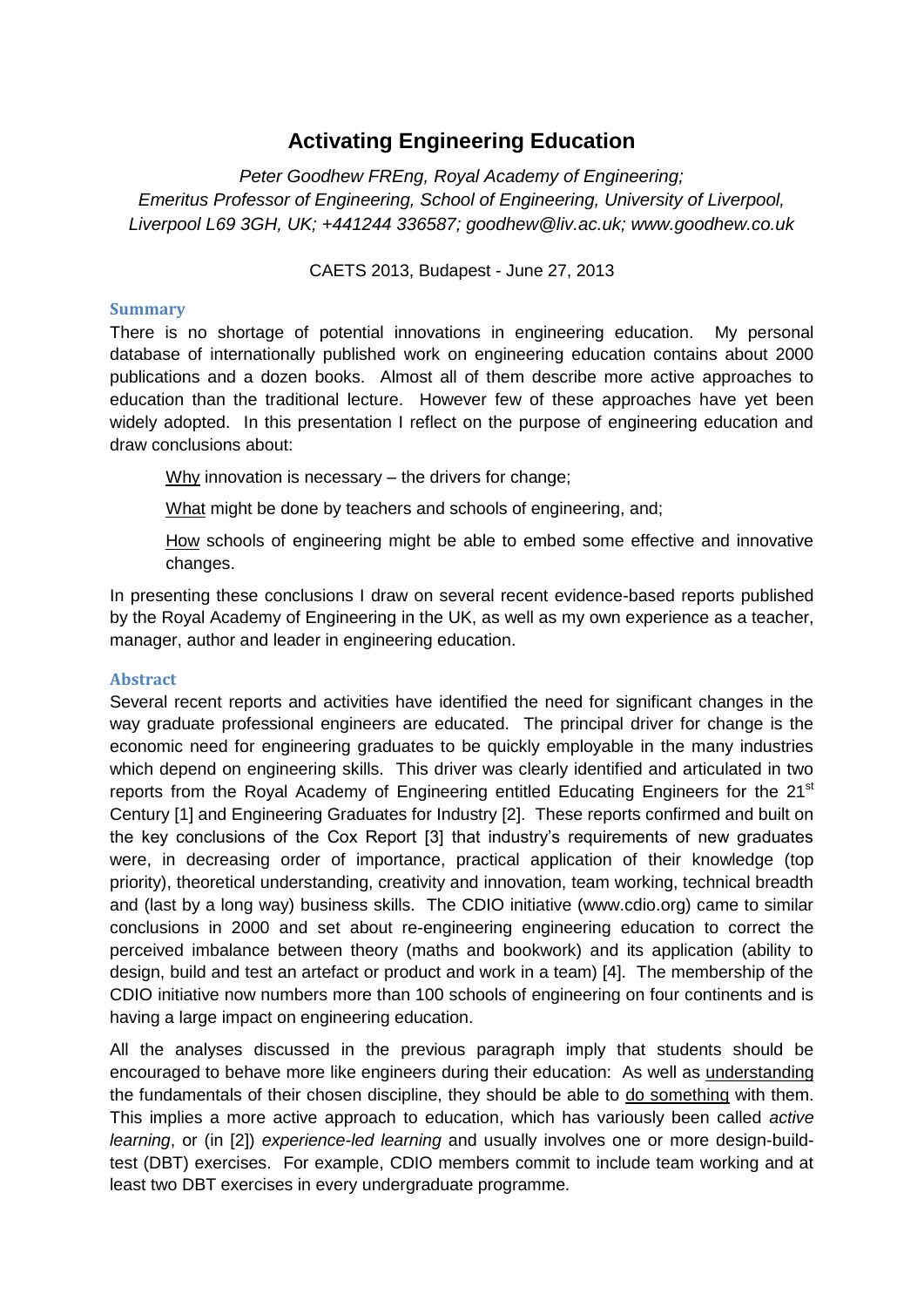If engineering education is to become more active, what might it look like? It is clear that in the drive to make students more active, more creative and more innovative [5], they must not be encouraged to neglect their developing understanding of fundamental engineering science. Student activity, and their experience of applying their understanding, should not replace their depth of understanding, it should enhance it.

An education in engineering must involve the acquisition of some relevant knowledge and some experience of applying and interpreting this knowledge. It is fairly obvious that the application of knowledge can be facilitated by project work, team activities and DBT exercises. Many Schools of Engineering, both CDIO members and others, now include such activities in their Engineering curricula. However the acquisition of knowledge can also be made more effective by increasing student activity. The conventional lecture is one of the least effective methods for transmitting knowledge, as was authoritatively pointed out as long ago as 1972 by Bligh [6]. There are a multitude of ways of improving the effectiveness of the lecture and myriad ways of replacing it. Many of them are described in the recent book "Teaching Engineering" [7]. They include problem-based learning, personal response systems (clickers) combined with concept questions [e.g. 8], simulations and games, recitations and mud cards – all described in [7].

Recently there has been much written about "flipping the classroom" [e.g. 9]. In essence this involves the students acquiring knowledge before entering the classroom, and the use of face-to-face class time to reinforce and embed the knowledge and to give the students practice at using and applying their knowledge. The logic behind this approach is that knowledge acquisition is easier than assimilating or applying it, so that precious time with the academic staff member should be reserved for the more difficult task of using the knowledge productively. It is too early to tell whether the used of flipped classrooms in engineering will be effective but it shows great promise.

It is clear that we know why we wish to change engineering education and we know how to do it. The crucial final step is to embed the desired changes into our education systems. In the UK this means persuading autonomous university departments and schools of engineering to adopt and maintain new teaching and learning methodologies. A recent report by Graham [10] describes, using interviews with seventy experienced educators and six case studies from around the world, the characteristics of successful change in engineering education. Graham's conclusions are that sustainable change is driven at Department or School level and not just by one or two enthusiasts. Change must be holistic, relating to the whole curriculum, must be approved and encouraged by senior management (e.g. Deans and Vice-Chancellors or Principals) and must be driven by a Head of School or Department. Changes at module level (however worthy) are, on their own, unlikely to be sustained or embedded. Many highly effective educational practices, adopted only by a small number of staff in a few modules, tend to be lost when these individual staff move on or are promoted.

In conclusion, engineering education in the UK (and indeed in much of the world) is entering a period of change which could lead to graduates with greatly enhanced skills and capabilities. The engineering education community knows how to make substantial improvements to the experience of students but these improvements are unlikely to become main-streamed without the drive and support of Heads of Department or School.